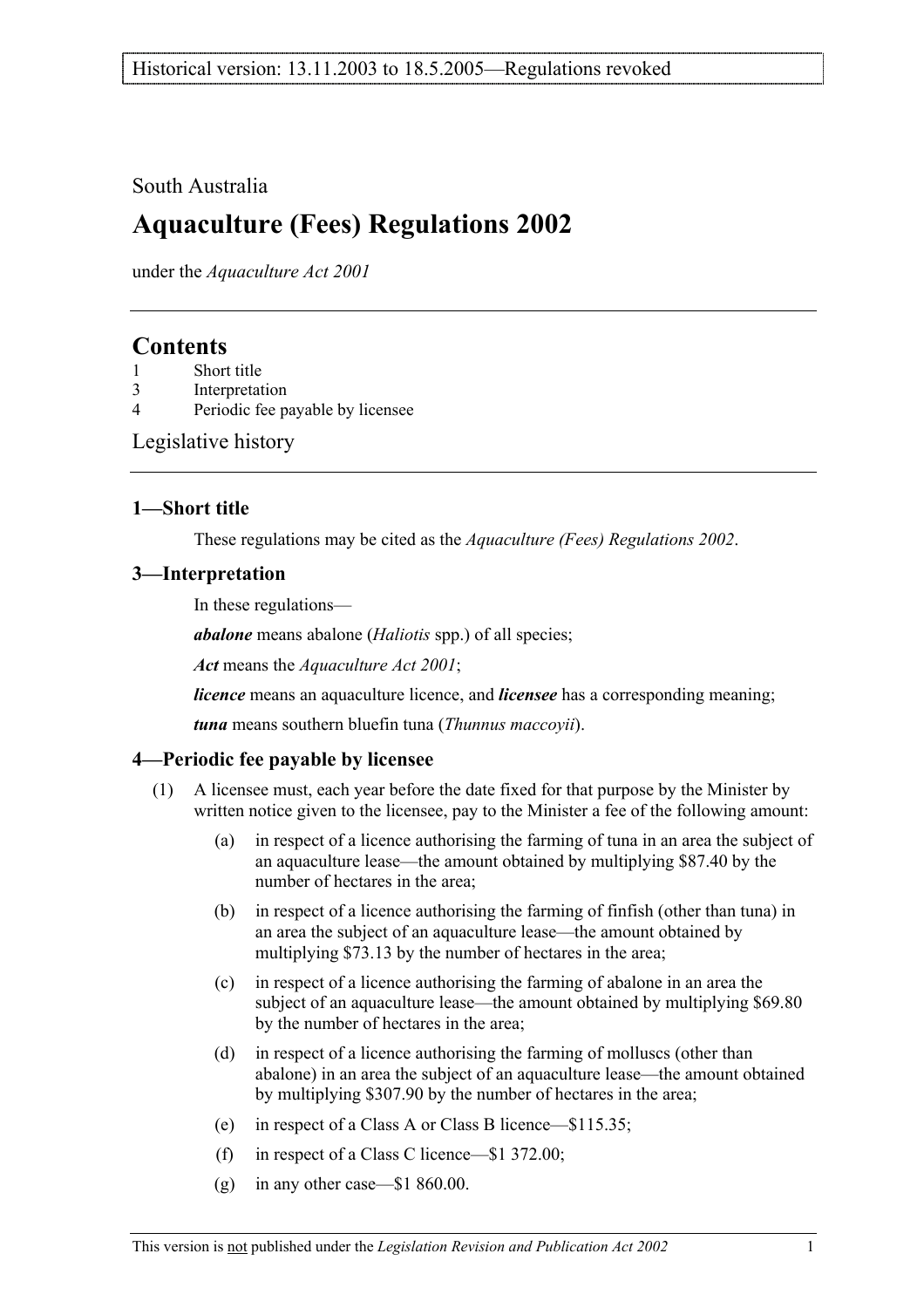(2) A fee payable to the Minister under this regulation may be recovered by the Minister by action in a court of competent jurisdiction as a debt due to the Minister.